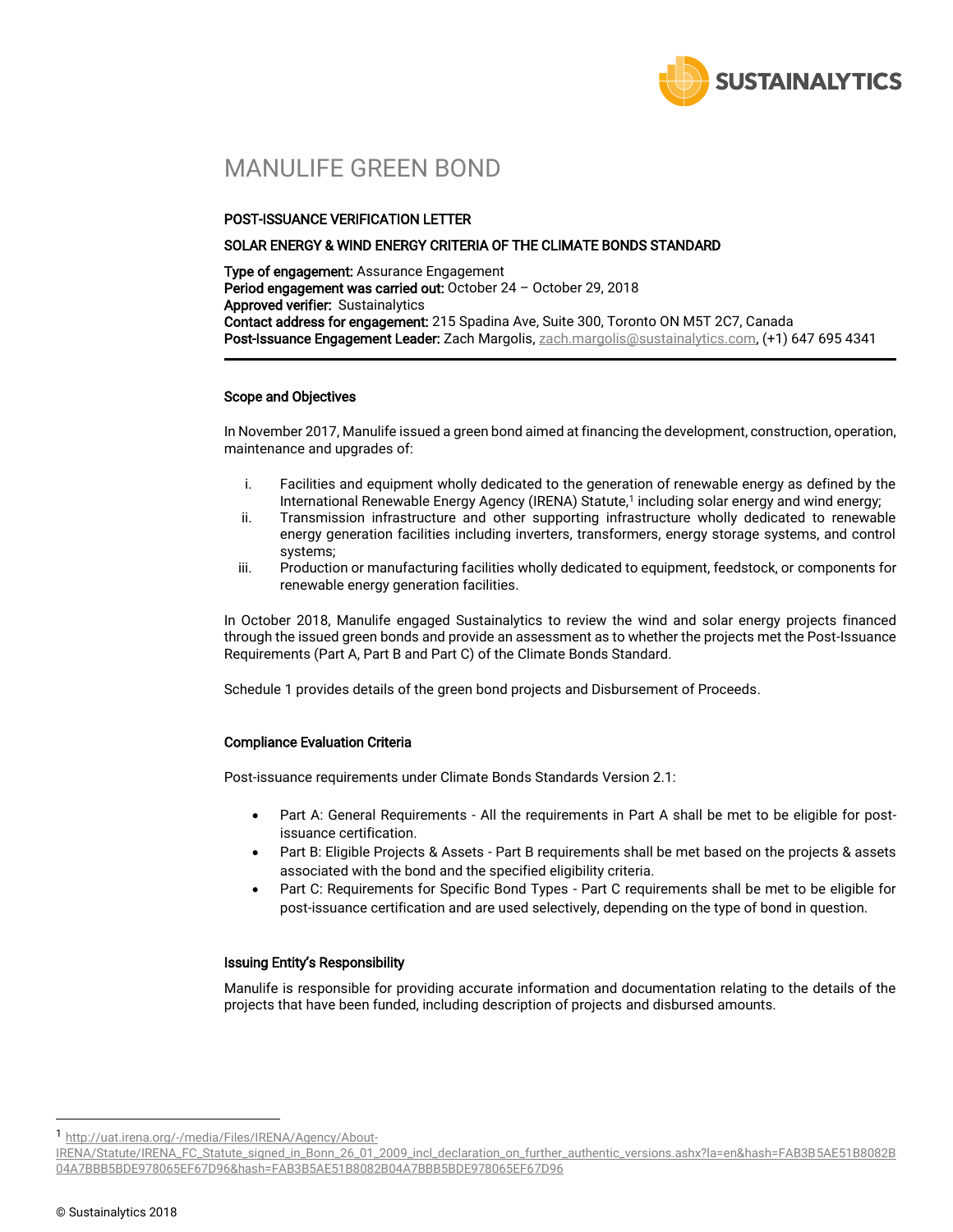#### Independence and Quality Control

Sustainalytics, a leading provider of ESG and corporate governance research and ratings to investors, conducted the verification of Manulife's green bond, issued to finance solar and wind energy, and provided an independent opinion informing Manulife as to the conformance of the green bond with the Post-Issuance requirements and the solar and wind energy criteria of the Climate Bonds Standard.

Sustainalytics has relied on the information and the facts presented by Manulife with respect to the Nominated Projects. Sustainalytics is not responsible nor shall it be held liable if any of the opinions, findings, or conclusions it has set forth herein are not correct due to incorrect or incomplete data provided by Manulife.

Sustainalytics makes all efforts to ensure the highest quality and rigor during its assessment process and enlisted its Sustainability Bonds Review Committee to provide oversight over the assessment of the bond.

#### Verifier's Responsibility

Sustainalytics conducted the verification in accordance with the Climate Bonds Standard Version 2.1 and with International Standard on Assurance Engagements 3000 (ISAE 3000) – Assurance Engagements other than Audits or Reviews of Historical Information.

The work undertaken as part of this engagement included conversations with relevant Manulife employees and review of relevant documentation to verify conformance of Manulife's green bonds with the Post-Issuance Requirements (Part A, Part B and Part C) of the Climate Bonds Standard Version 2.1.

#### Exceptions

No exceptions were identified.

All projects aligned with the Post-Issuance requirements of the Climate Bonds Standard and were in conformance to the solar or wind energy sector criteria.

#### **Conclusion**

 $\overline{a}$ 

Based on the limited assurance procedures conducted,<sup>2</sup> nothing has come to Sustainalytics' attention that causes us to believe that, in all material respects, the allocation of SGD 497 million from the Manulife green bonds, issued to fund eligible green projects, is not in conformance with the Post-Issuance requirements of the Climate Bonds Standard.

<sup>&</sup>lt;sup>2</sup> Sustainalytics limited assurance process includes reviewing the documentation relating to the details of the projects that have been funded, including description of projects and project impact, which were provided by the Issuer. The Issuer is responsible for providing accurate information. Sustainalytics has not conducted on-site visits to projects.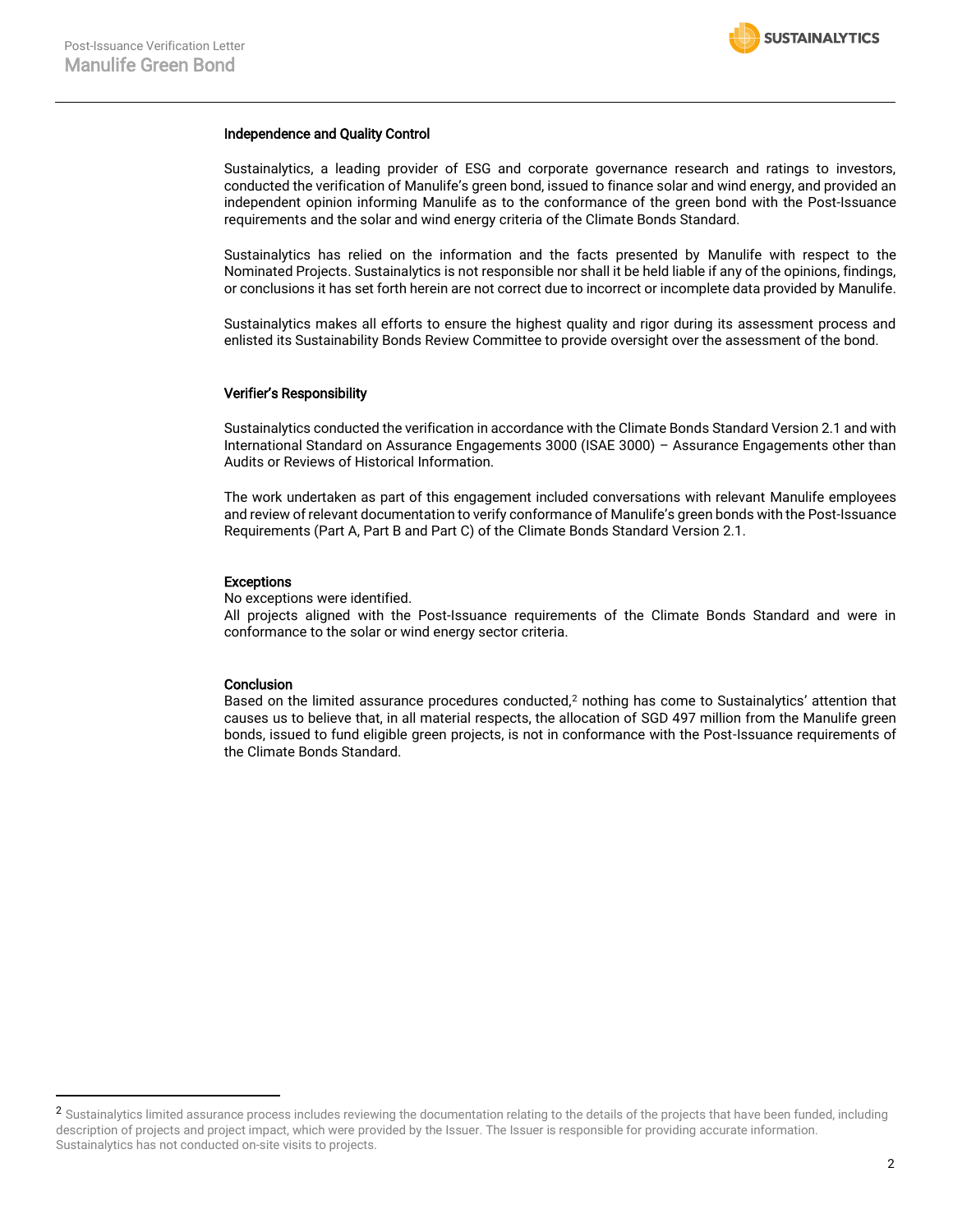

### Detailed Findings

| <b>Eligibility Criteria</b>                                                    | <b>Procedure Performed</b>                                                                                                                                                                                                                      | <b>Factual Findings</b>                                                                                                                                                | Error or<br><b>Exceptions</b><br>Identified |
|--------------------------------------------------------------------------------|-------------------------------------------------------------------------------------------------------------------------------------------------------------------------------------------------------------------------------------------------|------------------------------------------------------------------------------------------------------------------------------------------------------------------------|---------------------------------------------|
| <b>Compliance to Part</b><br>A: General<br><b>Requirements</b>                 | Verification of eight projects financed<br>by the green bond in 2017 to<br>determine if Part A: General<br>Requirements were met (See<br>Schedule 2A and 2B).                                                                                   | All eight projects reviewed<br>complied with the General<br>Requirements.                                                                                              | None                                        |
| <b>Compliance to Part</b><br><b>B: Eligible Projects &amp;</b><br>Assets       | Verification of eight projects financed<br>by the green bond in 2017 to<br>determine if projects fall into (i) one of<br>the investment areas of the Climate<br>Bonds Taxonomy (ii) meet the wind or<br>solar energy sector technical criteria. | All eight projects fall under<br>the wind or solar energy<br>sector criteria and meet the<br>requirements of the wind or<br>solar energy sector<br>technical criteria. | None                                        |
| <b>Compliance to Part</b><br>C: Requirements for<br><b>Specific Bond Types</b> | Bond Type Applicable: Use of<br>Proceeds Bond.                                                                                                                                                                                                  | The requirements of<br>Project Holding, Settlement<br>Period and Earmarking<br>have been met.                                                                          | None                                        |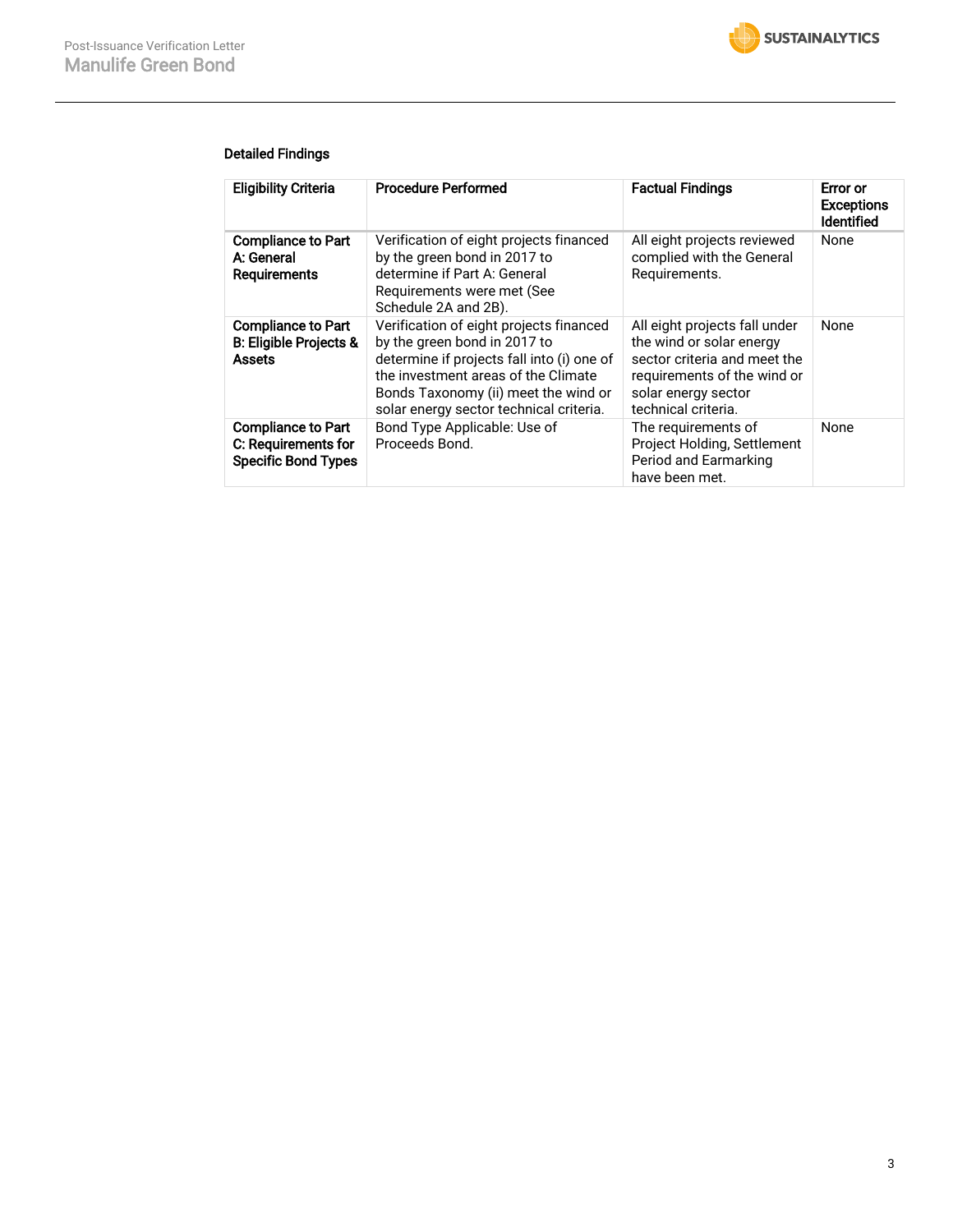

## Schedule 1A: Example of Nominated Projects

Examples of Nominated Projects are provided below:

| <b>Project Name</b>                  | <b>Asset Type</b> | Location        | Size (MW) |
|--------------------------------------|-------------------|-----------------|-----------|
| Riviere-de-Moulins Wind Project      | Wind              | Quebec, Canada  | 350       |
| Kingston Solar Project               | Solar             | Ontario, Canada | 100       |
| Mount Sainte-Marguerite Wind Farm    | Wind              | Quebec, Canada  | 147       |
| <b>Grand Renewable Solar Project</b> | Solar             | Ontario, Canada | 100       |

Sustainalytics has reviewed the full list of Canadian and US solar and wind projects to which green bond proceeds have been allocated.

# Schedule 1B: Detailed Overview of Allocations and Impacts

Details of the Allocations are provided below:

| <b>Asset</b><br>Type | Location(s) | <b>Amount Allocated</b><br>(million SGD) | Installed capacity<br>(MW) | Energy generated<br>(MWh) | Avoided CO <sub>2</sub><br>(tons) |
|----------------------|-------------|------------------------------------------|----------------------------|---------------------------|-----------------------------------|
| Wind                 | Canada      | 219                                      | 83                         | 271.719                   | 37.700                            |
| Energy               |             |                                          |                            |                           |                                   |
| Solar                | Canada &    | 278                                      | 44                         | 61.007                    | 15.000                            |
| Energy               | US          |                                          |                            |                           |                                   |
|                      | TOTAL:      | 497                                      | 127                        | 332.726                   | 52.700                            |

NOTE:

The capacity, energy, and avoided emissions are calculated on a basis proportional to Manulife's share of debt and equity investments in the project, scaled to the amount financed by the green bond proceeds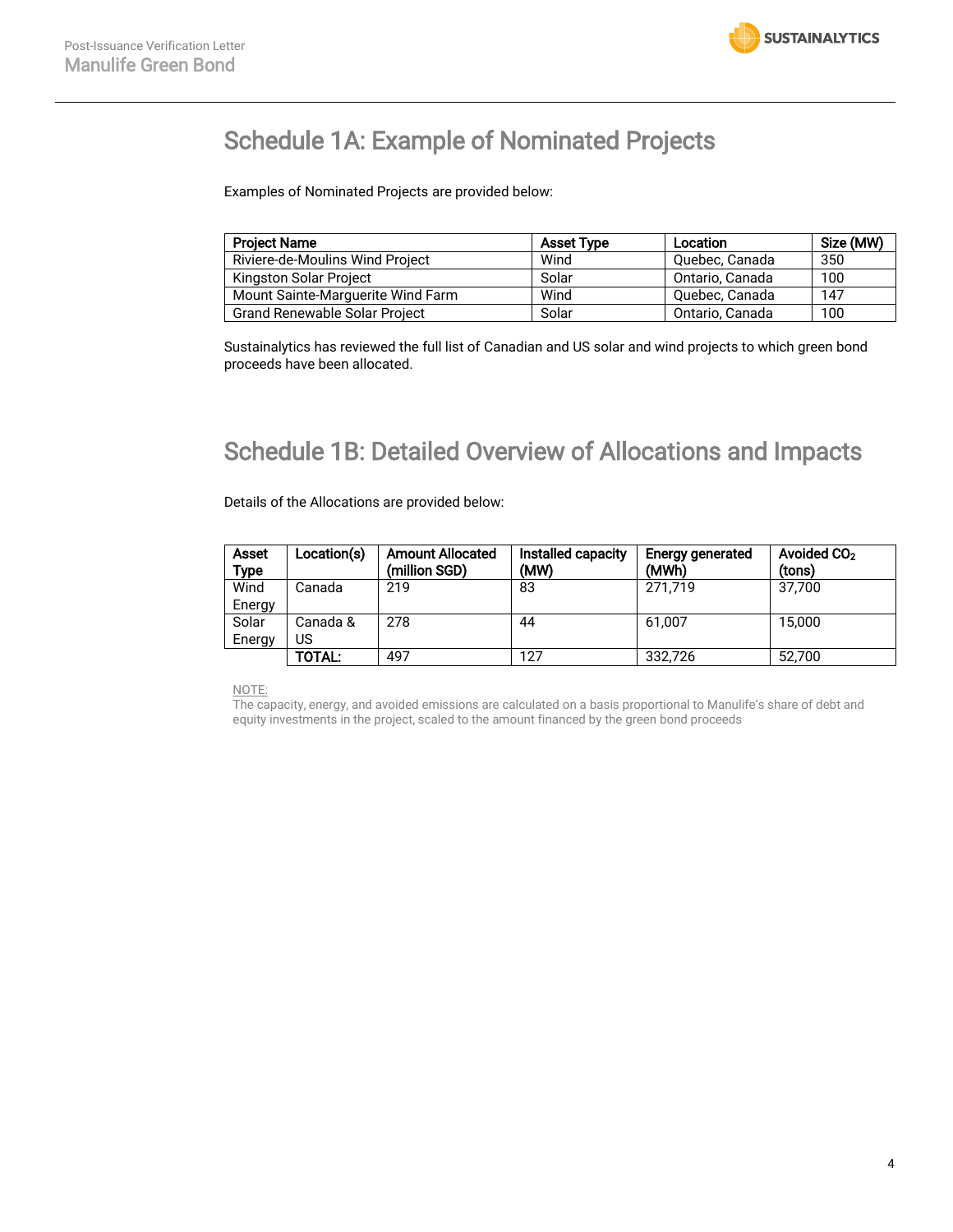$\overline{a}$ 



# Schedule 2A: Post-Issuance General Requirements of the Climate Bonds Standard

| Nominated Projects & Assets    | 4.1 Statement on the environmental objectives of the bond                                                                                                                               |
|--------------------------------|-----------------------------------------------------------------------------------------------------------------------------------------------------------------------------------------|
|                                | 4.2 Nominated Projects meet the Climate Bonds criteria                                                                                                                                  |
|                                | 4.3 Confirmation that Nominated Projects and Assets will not be<br>nominated to other Climate Bonds                                                                                     |
| Use of Proceeds                | 5.1 Net Proceeds of the bond allocated to the Nominated Projects                                                                                                                        |
|                                | 5.2 Funds allocated to Nominated Projects within 24 months of<br>issuance of the bond                                                                                                   |
|                                | 5.3 Estimate of the share of the Net Proceeds used for financing<br>and re-financing                                                                                                    |
|                                | 5.4 Net Proceeds of the bond shall be tracked by the Issuer<br>following a formal internal process                                                                                      |
|                                | 5.5 Net Proceeds of the bond shall be no greater than the total<br>investment or the total Fair Market Value <sup>3</sup> of the Nominated<br>Projects & Assets at the time of issuance |
| Non-Contamination of           | 6.1 Tracking of proceeds                                                                                                                                                                |
| Proceeds                       | 6.2 Managing of unallocated proceeds                                                                                                                                                    |
|                                | 6.3 In the case of a Force Majeure, the Issuer may apply to the<br>Climate Bonds Standard Board for an extension to the asset<br>allocation period                                      |
| Confidentiality                | 7.1 Information about the Nominated Projects & Assets provided to<br>the Verifier and to the Climate Bonds Standard Board                                                               |
|                                | 7.2 Issuer should disclose information about the bond and the<br>Nominated Projects & Assets to the market                                                                              |
| <b>Reporting Post-Issuance</b> | 8.1 Report containing the list of Nominated Projects & Assets to<br>which proceeds of the bond have been allocated                                                                      |

<sup>&</sup>lt;sup>3</sup> Manulife tracks the Carrying Value of the assets to remain in compliance with the Management of Proceeds section of the Manulife Green Bond Framework.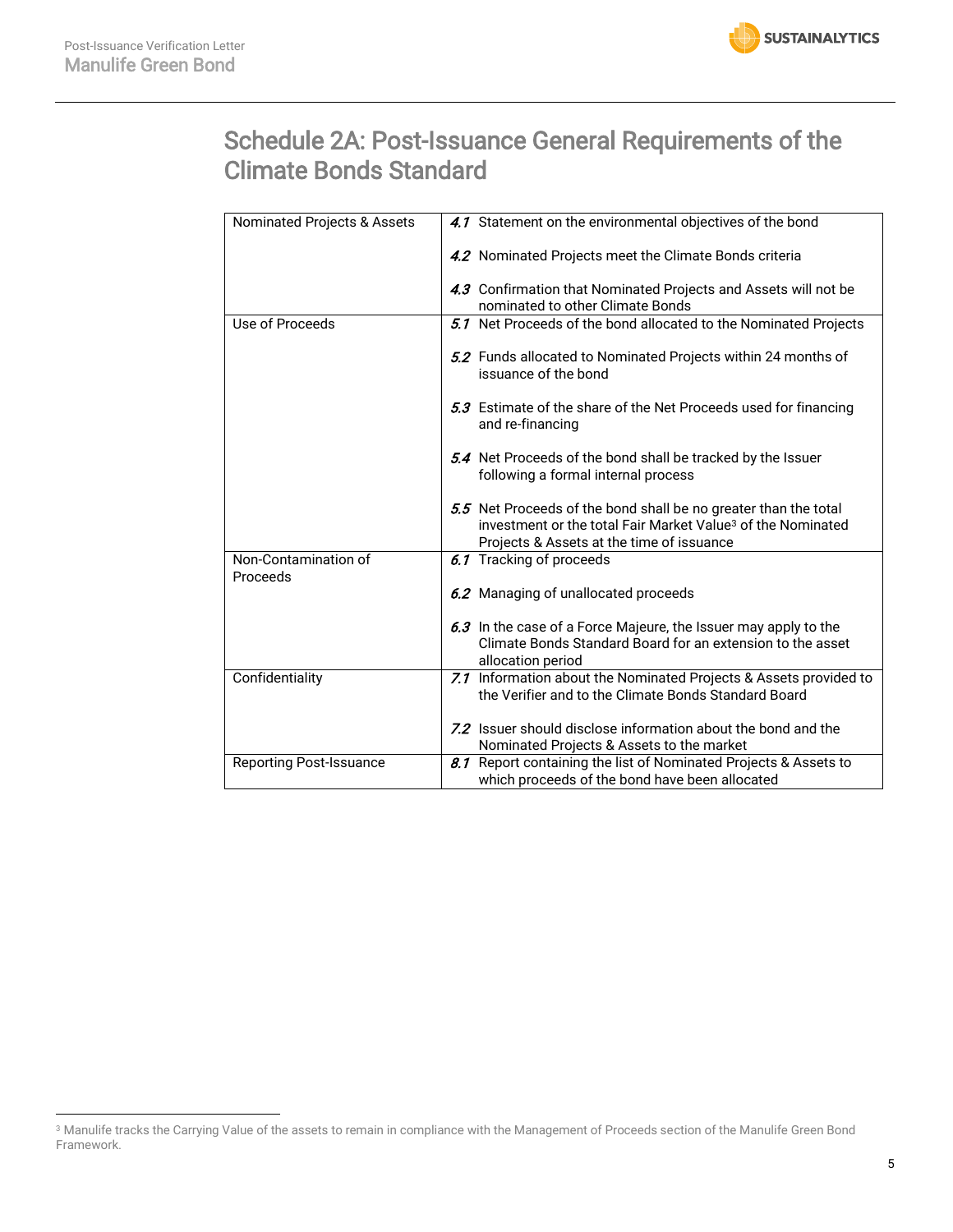

# Schedule 2B: Conformance to the Post-Issuance Requirements of the Climate Bonds Standard

| Procedure<br>Performed                                                                     | <b>Factual Findings</b>                                                                                                                                                                                                                                                                                                                                                                                                                                                                                                                                                                                                                             | Error or<br><b>Exceptions</b><br>Identified |
|--------------------------------------------------------------------------------------------|-----------------------------------------------------------------------------------------------------------------------------------------------------------------------------------------------------------------------------------------------------------------------------------------------------------------------------------------------------------------------------------------------------------------------------------------------------------------------------------------------------------------------------------------------------------------------------------------------------------------------------------------------------|---------------------------------------------|
| Verification of<br>Nominated<br>Projects &<br>Assets                                       | 4.1 The objective of the bond is to primarily use proceeds to<br>finance solar and wind energy projects.<br>4.2 Manulife's management confirms that the nominated<br>projects meet the Eligibility Criteria.<br>4.3 Manulife's management confirms that the projects shall<br>not be nominated to other Climate Bonds.                                                                                                                                                                                                                                                                                                                              | None                                        |
| Verification of<br>requirements<br>specified under<br>Use of Proceeds                      | 5.1 Net Proceeds of the bond have been allocated to the eight<br>Nominated Projects.<br>5.2 Manulife's management has confirmed that funds have<br>been fully allocated to Nominated Projects at the time of<br>issuance.<br>5.3 Manulife's management has confirmed that all Net<br>Proceeds of the bond were used for financing only.<br>5.4 Manulife's management has confirmed that Net Proceeds<br>of the bond have been tracked by the Issuer following a<br>formal internal process.<br>5.5 Manulife's management has confirmed that the Net<br>Proceeds of the bond were no greater than the total<br>investment in the Nominated Projects. | None                                        |
| Verification of<br>requirements<br>specified under<br>Non-<br>Contamination of<br>Proceeds | 6.1 Manulife's management confirms that the proceeds have<br>been segregated and tracked in a systematic manner and<br>were exclusively allocated to the Nominated Projects.<br>6.2 Manulife's management confirms that the net proceeds<br>were fully allocated at the time of issuances and were not<br>invested in temporary instruments.<br>$6.3$ N/A                                                                                                                                                                                                                                                                                           | None                                        |
| Verification of<br>requirements<br>specified under<br>Confidentiality                      | 7.1 Manulife's management confirms that all relevant<br>information about the Nominated Projects has been<br>provided to the Verifier and to the Climate Bonds Standard<br>Board to support the assessment of conformance with the<br>Climate Bonds Standard.<br>7.2 Manulife's management confirms that all relevant<br>information about the bond and the Nominated Projects,<br>aggregated at a level that respects confidentiality<br>obligations, has been disclosed to the market.                                                                                                                                                            | None                                        |
| Verification of<br>requirements<br>specified under<br><b>Reporting Post-</b><br>Issuance   | 8.1 Manulife's management has provided a report containing<br>the list of Nominated Projects to which proceeds of the<br>bond have been allocated (See Schedule 1).                                                                                                                                                                                                                                                                                                                                                                                                                                                                                 | None                                        |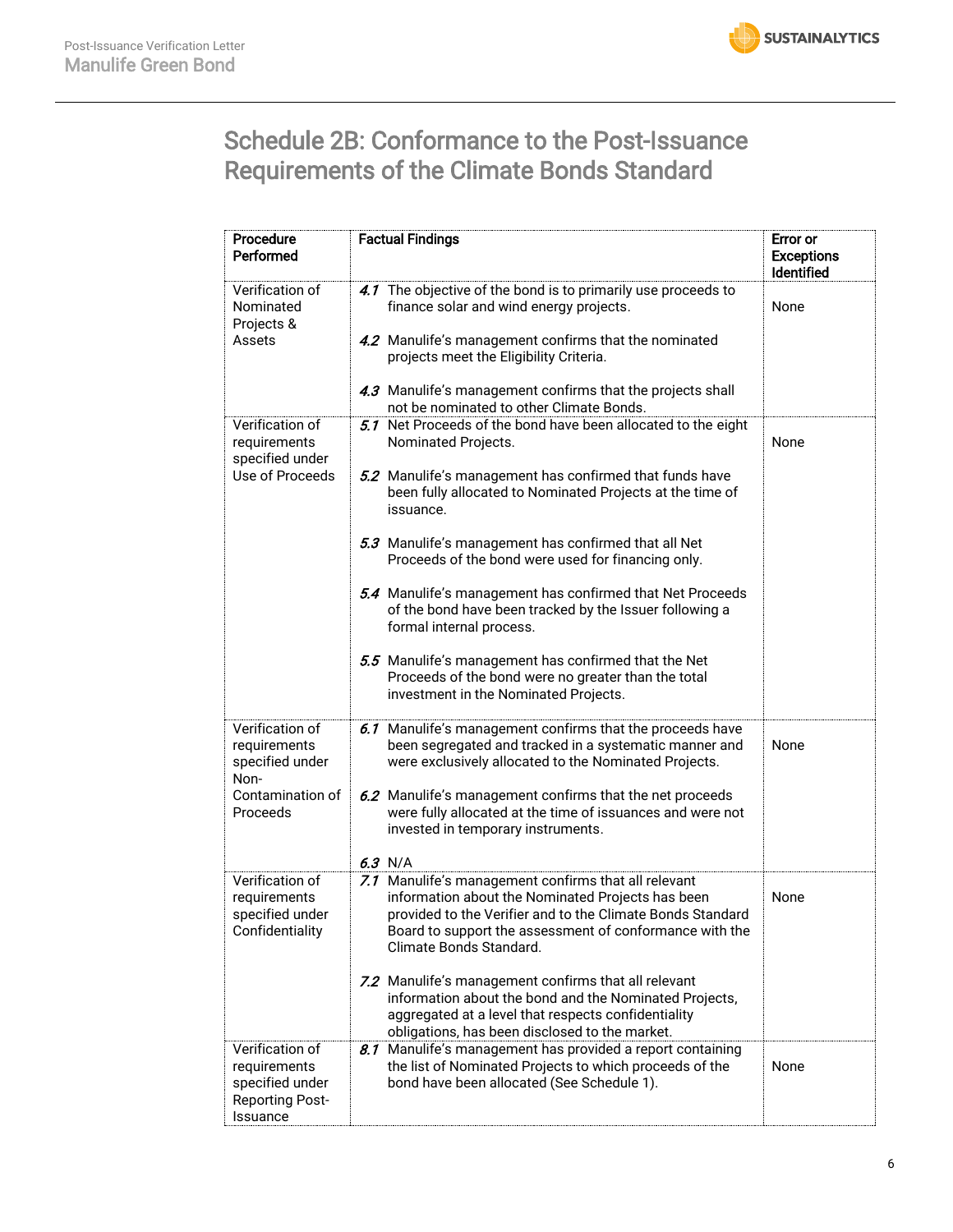

### **Disclaimer**

© Sustainalytics 2018. All rights reserved.

The intellectual property rights to this Second-Party Opinion (the "Opinion") are vested exclusively in Sustainalytics. Unless otherwise expressly agreed in writing by Sustainalytics, no part of this Opinion may be reproduced, disseminated, comingled, used to create derivative works, furnished in any manner, made available to third parties or published, parts hereof or the information contained herein in any form or in any manner, be it electronically, mechanically, through photocopies or recordings, nor publicly released without the "Green Bond Framework" in conjunction with which this Opinion has been developed.

The Opinion was drawn up with the aim to provide objective information on why the analyzed bond is considered sustainable and responsible, and is intended for investors in general, and not for a specific investor in particular. Consequently, this Opinion is for information purposes only and Sustainalytics will not accept any form of liability for the substance of the opinion and/or any liability for damage arising from the use of this Opinion and/or the information provided in it.

As the Opinion is based on information made available by the client, the information is provided "as is" and, therefore Sustainalytics does not warrant that the information presented in this Opinion is complete, accurate or up to date, nor assumes any responsibility for errors or omissions. Any reference to third party names is for appropriate acknowledgement of their ownership and does not constitute a sponsorship or endorsement by such owner.

Nothing contained in this Opinion shall be construed as to make a representation or warranty, express or implied, regarding the advisability to invest in or include companies in investable universes and/or portfolios. Furthermore, nothing contained in this Opinion shall be construed as an investment advice (as defined in the applicable jurisdiction), nor be interpreted and construed as an assessment of the economic performance and credit worthiness of the bond, nor to have focused on the effective allocation of the funds' use of proceeds.

The client is fully responsible for certifying and ensuring its commitments' compliance, implementation and monitoring.